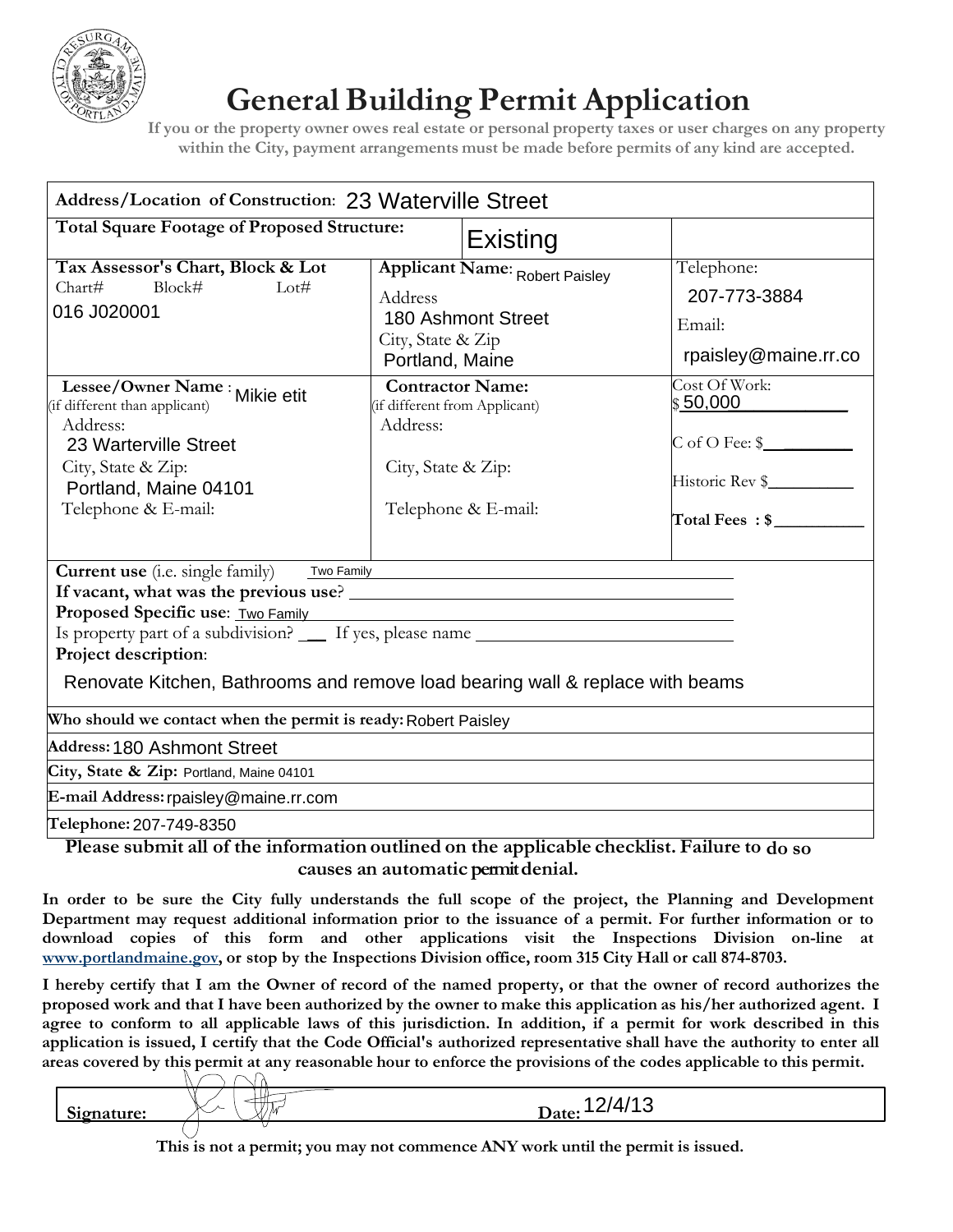

Jeff Levine, AICP, Director and Urban Development<br>
Director of Planning and Urban Development<br>
Director, Inspections Division Director of Planning and Urban Development

### *Electronic Signature and Fee Payment Confirmation*

*Notice: Your electronic signature is considered a legal signature per state law.*

By digitally signing the attached document(s), you are signifying your understanding this is a legal document and your electronic signature is considered a *legal signature* per Maine state law. You are also signifying your intent on paying your fees by the opportunities below.

I, the undersigned, intend and acknowledge that no permit application can be reviewed until payment of appropriate permit fees are *paid in full* to the Inspections Office, City of Portland Maine by method noted below:

> Within 24-48 hours, once my complete permit application and corresponding paperwork has been electronically delivered, I intend to **call the Inspections Office** at 207-874-8703 and speak to an administrative representative and provide a credit/debit card over the phone.

Within 24-48 hours, once my permit application and corresponding paperwork has been electronically delivered, I intend to **hand deliver** a payment method to the Inspections Office, Room 315, Portland City Hall.

I intend to deliver a payment method through the U.S. Postal Service mail once my permit paperwork has been electronically delivered.

Applicant Signature:

✔

Date: 12/4/13

I have provided digital copies and sent them on:

Date: 12/4/13

NOTE: All electronic paperwork must be delivered to buildinginspections@portlandmaine.gov or by physical means ie; a thumb drive or CD to the office.